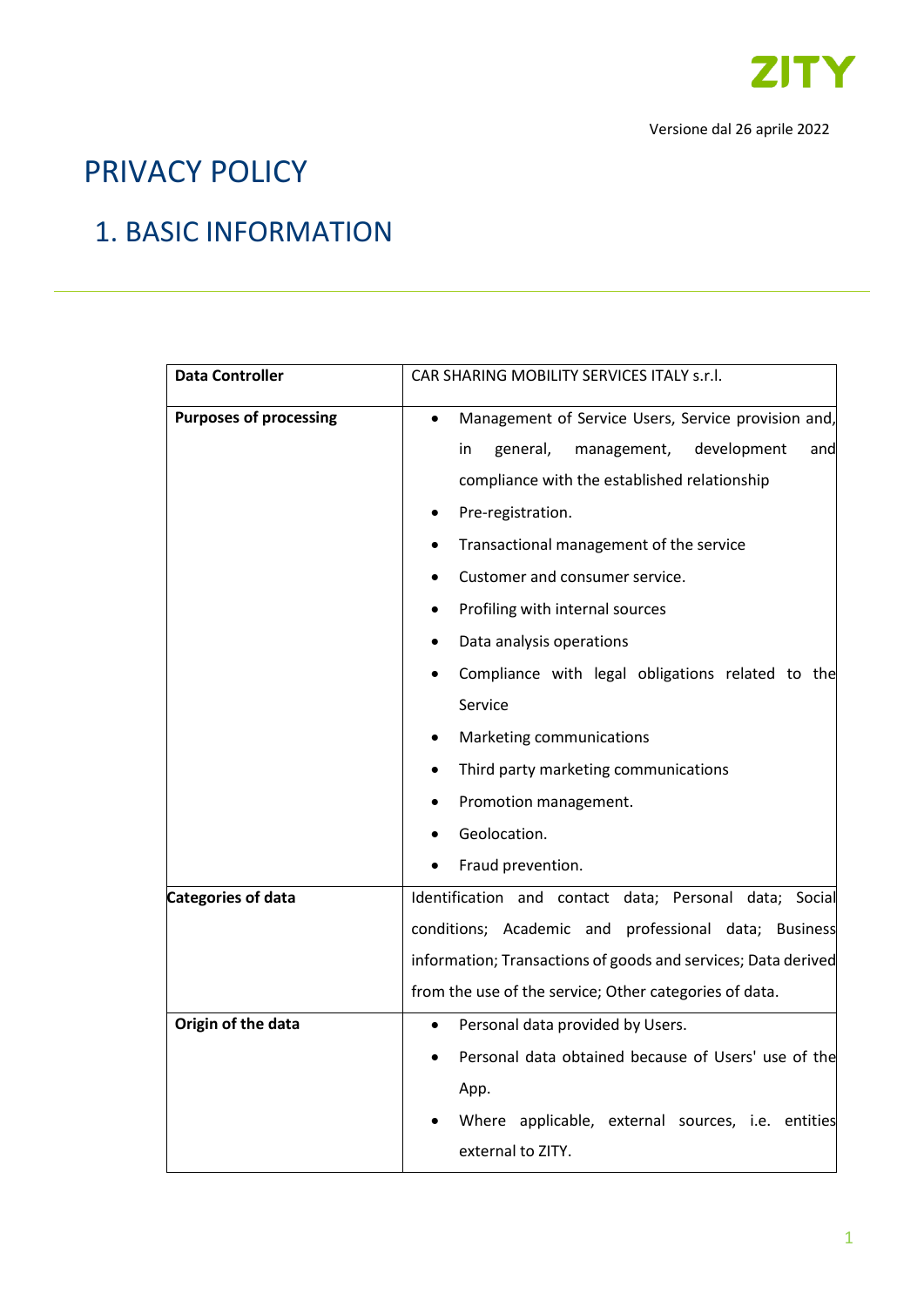

| <b>Profiling</b>               | For the purpose of sending Users personalised<br>$\bullet$   |
|--------------------------------|--------------------------------------------------------------|
|                                | commercial communications adapted to their needs,            |
|                                | preferences and personal circumstances.                      |
|                                | For the purpose of performing analysis and data<br>$\bullet$ |
|                                | analytics operations in relation to user activity based      |
|                                | on external sources.                                         |
| <b>Rights of data subjects</b> | Access, rectification, erasure, restriction of processing,   |
|                                | opposition, portability, opposition to automated individual  |
|                                | decisions and revocation of consent.                         |
| <b>Additional information</b>  | Additional and detailed information regarding the processing |
|                                | of personal data is provided below.                          |
|                                |                                                              |

## 1. ADDITIONAL INFORMATION ON DATA PROTECTION

This Privacy Policy governs the processing of data that CAR SHARING MOBILITY SERVICES ITALY s.r.l. (hereinafter, the **Company** or **ZITY**) carries out through its application (hereinafter, the **App**) and/or website for the provision of the multi-user vehicle leasing service (carsharing) that it provides within a given operating zone based on the availability of vehicles (hereinafter, the **Service**). This Policy forms an integral part of the [General Terms and](https://zity.eco/en/legal-documents/)  [Conditions of Use.](https://zity.eco/en/legal-documents/) ZITY advises the User to read our Privacy Policy carefully.

The User warrants that the information provided is true, accurate, complete and up-to-date, and shall be liable for any damages, direct or indirect, that may result from a breach of this obligation. In the event that the User provides personal data relating to third parties, he guarantees that he has informed them of the content of this privacy policy and has obtained their prior consent to provide their personal data or has another valid legal basis. The Company reserves the right to request documentary evidence in this regard to verify compliance with this obligation.

With regard to the personal data requested through the forms enabled in the App, it is the User's obligation to provide at least those marked with an asterisk, since if such data deemed mandatory is not provided, the Company will be unable to accept or process the request.

The Company may amend this Privacy Policy whenever it considers it necessary. In the event that the Privacy Policy is modified, notice will be provided through the Company's App or website or through other means of communication to ensure that all Users are informed of the new privacy terms applicable to the Company's Services. Your continued use of the Services after we have notified you of changes to our Privacy Policy will be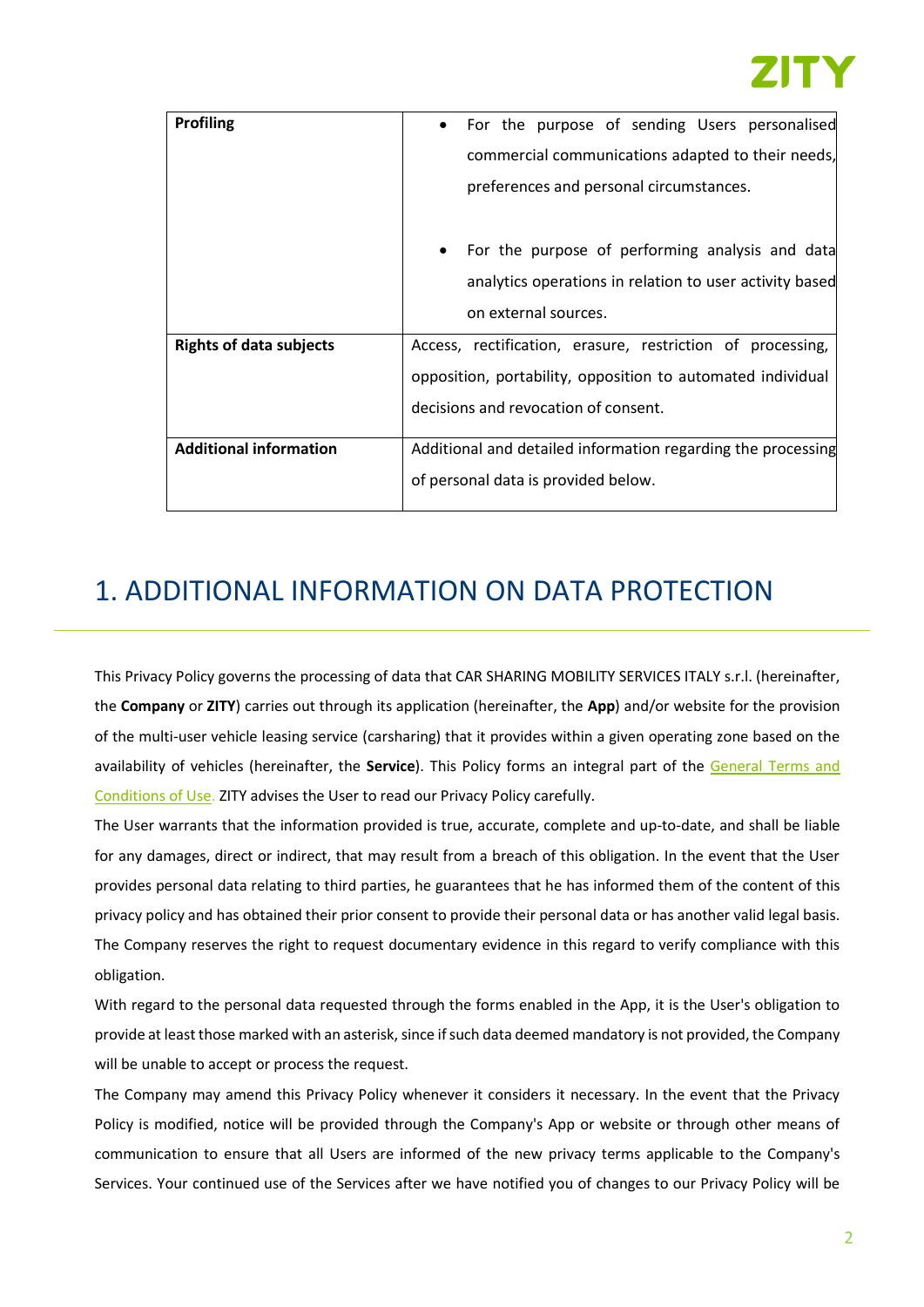

deemed to constitute your acceptance of the new terms and conditions, except for data processing purposes where your consent is required.

## Who is the data controller of the personal data of the user?

Data controller identity: **CAR SHARING MOBILITY SERVICES ITALY s.r.l.**

Registered tax number: **12278290965, VAT no. 12278290965**

Registered Address: **Via Monte Abetone 5, 20021 - Baranzate (Milan)**

Contact address: : **Via Monte Abetone 5, 20021 - Baranzate (Milan)**

#### E-mail: **[ciao@zity.eco](mailto:ciao@zity.eco)**

The Company has appointed a Data Protection Officer ("DPO"), who may be contacted (in addition to the Data Controller), for any request concerning the processing of personal data, by sending an email to the following address[: dpo@zity.eco](mailto:dpo@zity.eco) or Via Monte Abetone 5, 20021 - Baranzate (Milano).

# For what purpose do we process the personal data of the user and with what lawful basis?

The personal data that the User provides to us may be processed by the Company for any of the purposes detailed below, depending on the type of data provided to us, the legal basis and the interactions that the User performs through the Service:

#### **1. User management:**

- **Purpose:** Provision, management, optimisation, customization and monitoring of the Service, as well as provision of assistance to the User. Identification of the user and verification of compliance with the necessary requirements for the rental of vehicles without a driver.
- **Data processed for this purpose:** Identifying and contact data; Economic, financial and insurance data; Transactions of goods and services; Other categories of data; Data derived from the use of the service.
- **Lawful basis for processing:** Data processing is necessary for the execution of pre-contractual measures taken at the request of the data subject or for the performance of a contract.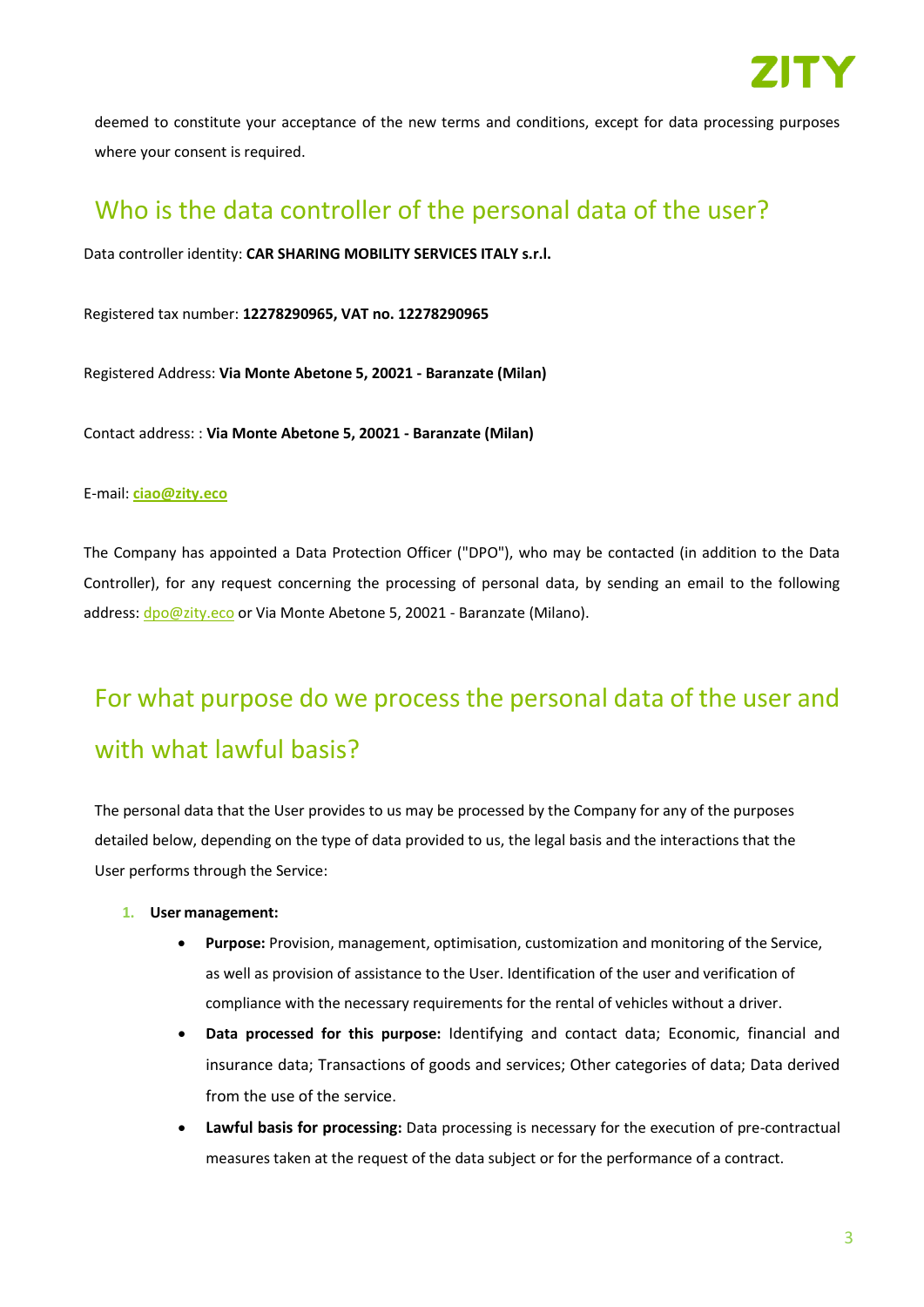

#### **2. Pre-registration:**

- **Purpose:** Identification of the User and verification of compliance with the requirements for leasing vehicles without a conductor.
- **Data processed for this purpose:** Identification and contact data; Economic, financial and insurance data; Transactions of goods and services; Other categories of data; Data derived from the use of the service.
- **Lawful basis for processing:** Data processing is necessary for the execution of precontractual measures taken at the request of the data subject or for the performance of a contract.

#### **3. Transactional management:**

- **Purpose:** Management of collection, payments, non-payments, invoicing, claims, accidents and administrative infringements. And, in general, any type of transactional management necessary for the provision of the service. In connection with the management of the Service's payment gateway, the data may be transferred internationally to a processor located in the USA (PayPal, Inc.), which provides appropriate contractual guarantees on the basis of European regulations. If you choose the option to save your payment (card) data, we inform you that your payment data will be retained and will be auto-completed for subsequent rentals, so that you do not need to enter your payment data for each new process, and they will be considered valid and valid for subsequent rentals. The card's security code (CVV or CVC) will only be used for the current rental. Users may modify or delete their cards at any time through the My Account - Payments and Promotions section.
- **Data processed for this purpose:** Identifying and contact data; Economic, financial and insurance data; Transactions of goods and services; Other categories of data; Data derived from the use of the service.
- **Lawful basis for processing:** Data processing is necessary for the execution of precontractual measures taken at the request of the data subject or for the performance of a contract.

#### **4. Customer and consumer service:**

- **Purpose:** Attention to requests, complaints, suggestions or claims related to the provision of Carsharing services.
- **Data processed for this purpose:** Identifying and contact data; Other categories of data.
- **Lawful basis for processing:** Data processing is necessary for the execution of precontractual measures taken at the request of the data subject or for the execution of a contract.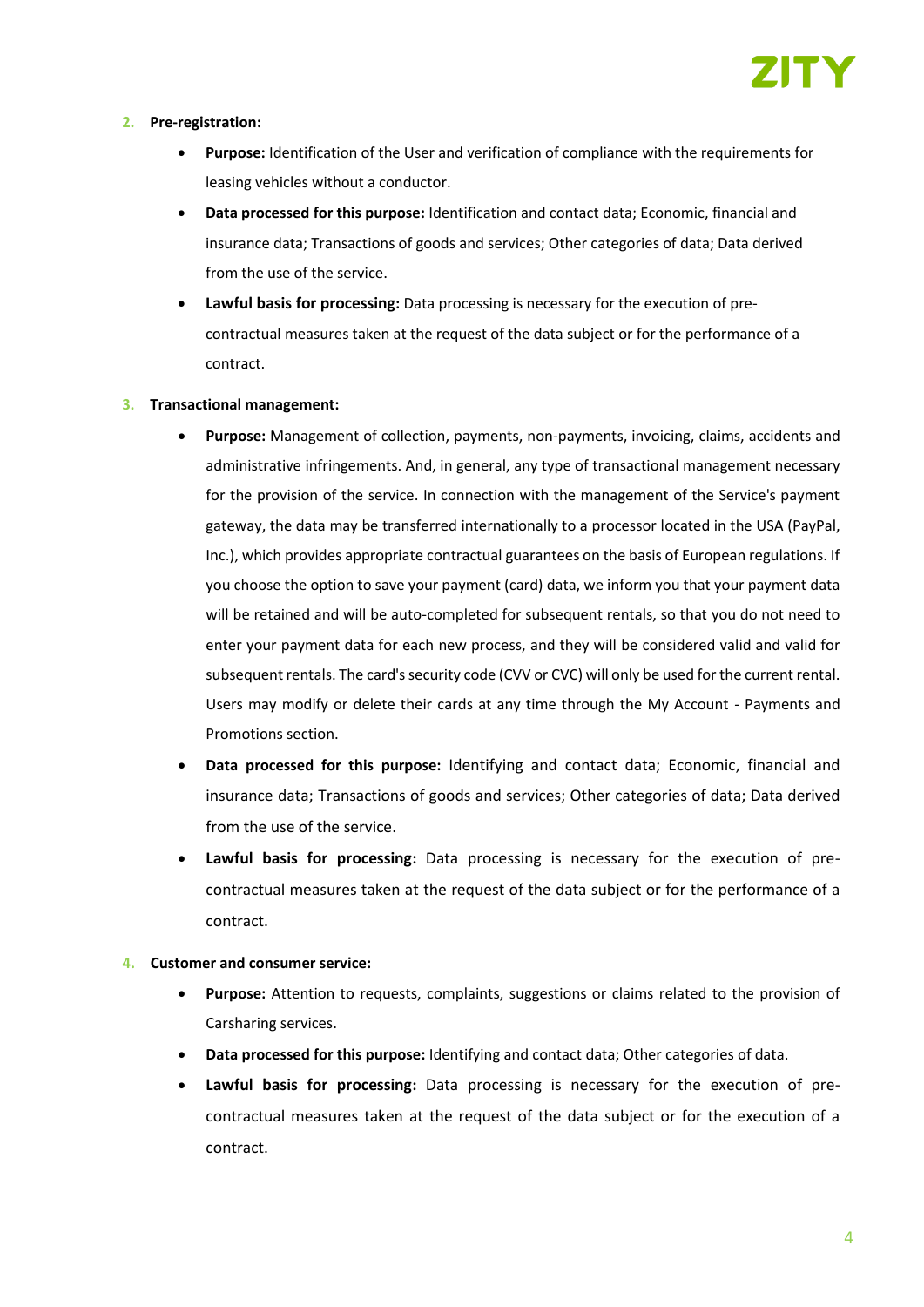

#### **5. Profiling with internalsources:**

- **Purpose:** In order to send Users personalized marketing communications tailored to Users' needs, preferences, and personal circumstances, ZITY may collect information about a User's use of the Carsharing Services, solely with internal data, as well as analyze the User's characteristics or behavior patterns, in order to predict the User's behavior regarding the use of the Carsharing Services. Profiling with data from internal sources may include performing operations to optimise the provision of the App Services and improve the quality of the App**.**
- **Data processed for this purpose:** Identifying and contact data; Personal characteristics; Transactions of goods and services; Other categories of data; Data derived from the use of the service.
- **Lawful basis for processing:** Legitimate interest of the Company in improving our commercial offer by providing our customers with products and services adapted to their personal characteristics and preferences. In this regard, the consequence of this exercise is the offer of products and services tailored to what the Company considers may be of interest to you. You may request further information on how we have assessed our legitimate interest and your own interests by contacting us at  $dpo@zity.eco.$

#### **6. Data analysis operations**:

- **Purpose:** Based on the consent of users, the Company may perform analysis and data analytics operations in relation to user activity, as well as profiling with data from external sources in order to improve the quality of the Service, including predictive and mobility modelling.
- **Data processed for this purpose:** Identifying and contact data; Personal characteristics; Social circumstances; Academic and professional data; Commercial information; Transactions of goods and services; Economic, financial and insurance data; Other categories of data; Data derived from the use of the service.
- **Lawful basis for processing:** Consent of data subject.

#### **7. Compliance with the Company's legal obligations in relation to the Carsharing and Mobility Services:**

- **Purpose:** Fulfilment of the Company's legal obligations in relation to Services, provided that the processing of User data is necessary for this purpose.
- **Data processed for this purpose:** Identifying and contact data; Economic, financial and insurance data; Transactions of goods and services; Other categories of data; Data derived from the use of the service.
- **Lawful basis for processing:** Compliance with legal obligations.
- **8. Marketing communications:**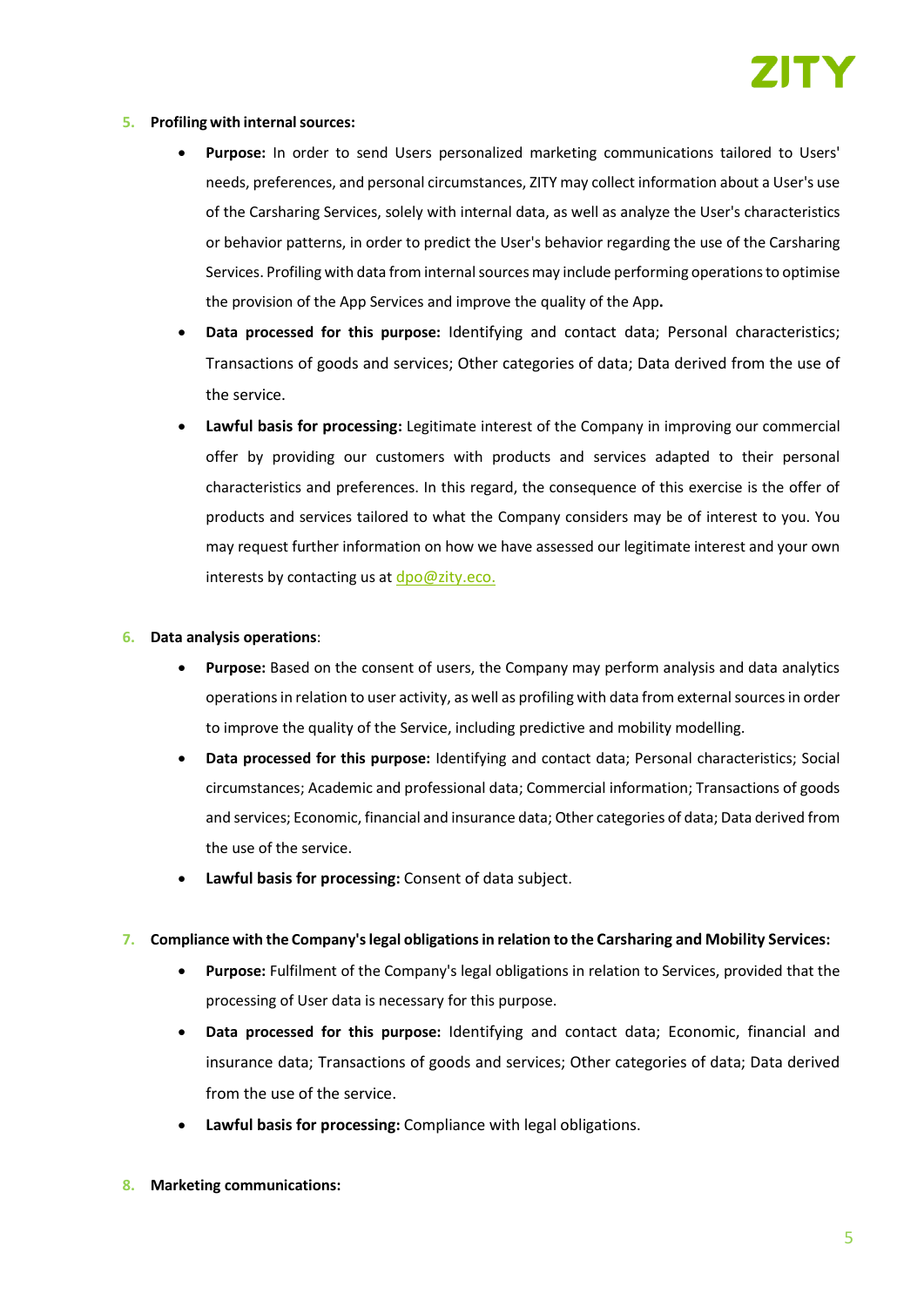- **Purpose:** The Company may send its own commercial communications to Users in order to promote the use of the Service and share content related to the Services.
- **Data processed for this purpose:** Identification and contact details.
- **Lawful basis for processing:** Legitimate interest of the Company to arouse interest and promote the purchase of our products and services and to enhance the image of the Company. You may request further information on how we have assessed our legitimate interest and your own interests by contacting us at  $dpo@zity.eco$ .

#### **9. Third Parties Marketing Communications:**

- **Purpose:** Based on the consent of the Users, the Company may send commercial communications from third parties to the Users, in order to promote products and/or services of third parties related to the following sectors of activity: manufacturing industry; electricity, gas, steam and air conditioning supply; wholesale and retail trade, repair of motor vehicles and motorbikes; transport and storage; hotel and catering; information and communications; financial and insurance activities; professional, scientific and technical activities; administrative and support service activities; health and social work activities; and artistic, recreational and entertainment activities.
- **Data processed for this purpose:** Identification and contact details.
- **Lawful basis for processing:** Consent of data subject.

#### **10. Management of promotions:**

- **Purpose:** Management of promotions and the participation of Users in them, including providing the User with information on the promotional activity in question and compliance with the Company's legal obligations arising from the development of promotional activities.
- **Data processed for this purpose:** Identification and contact details; Data derived from the use of the service.
- **Lawful basis for processing:** Data processing is necessary for the execution of precontractual measures taken at the request of the data subject or for the execution of a contract.

#### **11. Geolocation:**

- **Purpose:** In order to provide services, the Company may require the use of geolocation data of Users.
- **Data processed for this purpose:** Identifying and contact data; Other categories of data.

• **Lawful basis for processing:** Data processing is necessary for the execution of precontractual measures taken at the request of the data subject or for the execution of a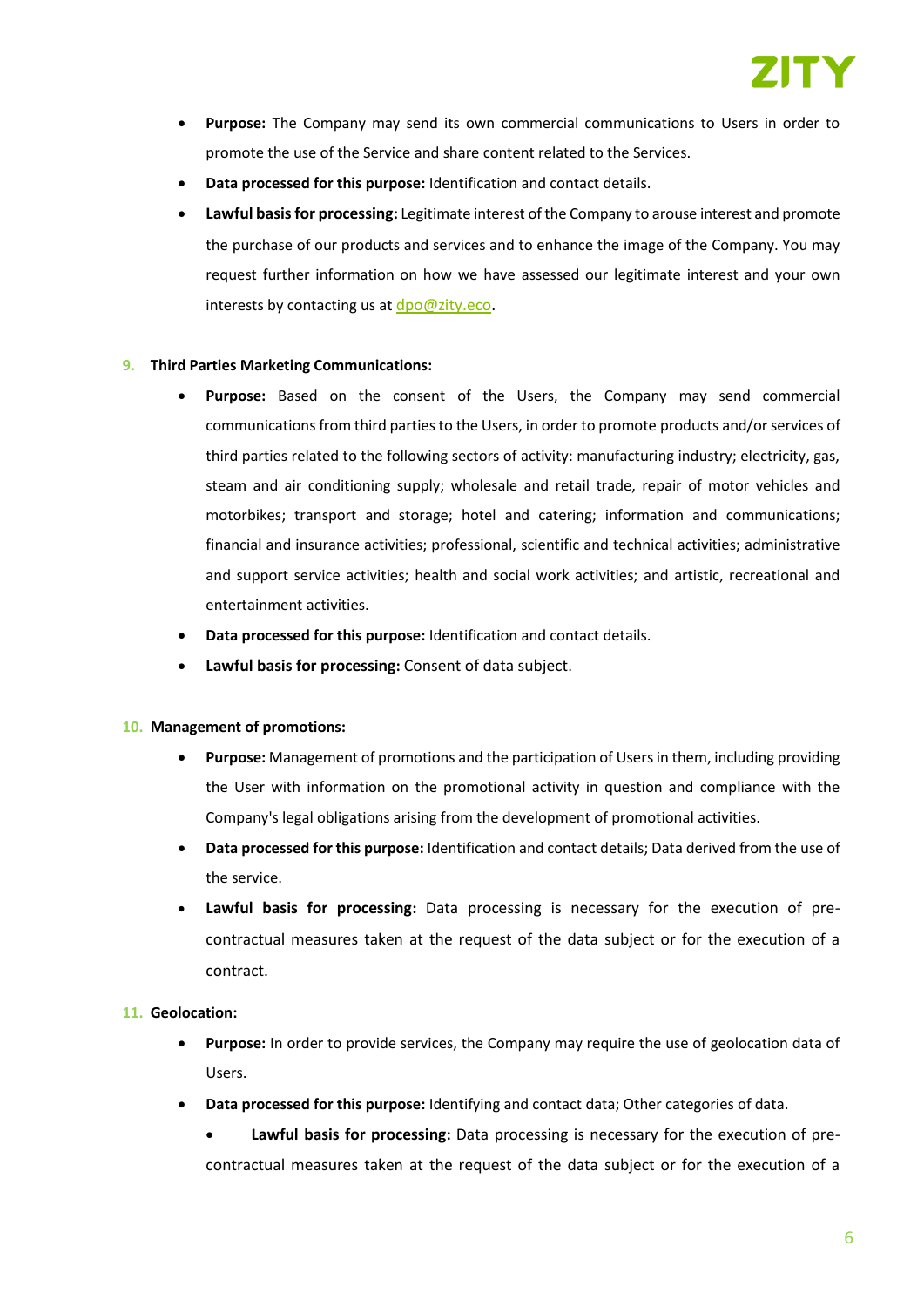

contract.

#### **12. Fraud prevention:**

- **Purpose:** Management and development of fraud prevention and control activities.
- **Data processed for this purpose:** Identifying and contact data; Social circumstances; Transactions of goods and services; Other categories of data; Data derived from the use of the service.
- **Lawful basis for processing:** Legitimate interest of the Company in not being a victim of fraud. You may request further information about how we have assessed our legitimate interest and your own interests by contacting us at [dpo@zity.eco.](mailto:dpo@zity.eco)

## From which sources does the personal data we process come?

The personal data processed by the Company as a result of interactions carried out by Users through the App come from the following sources:

- Personal data provided by Users through the forms made available by the Company.
- Personal data obtained as a result of the use of the Services by Users.
- Subject to consent, from external sources, i.e., from parties outside ZITY.

### To whom are your personal data communicated?

The Company informs you that your data may be communicated to the following entities in accordance with the legitimate basis of the communication:

- For the purpose of the proper performance of the contractual relationship, we may communicate your data to:
	- Insurance companies, for the management of claims and/or accidents.
	- Financial institutions and payment gateways, for the management of collections and payments.
	- Auxiliary companies or third parties, such as those dedicated to the provision of identification services for any urban parking spaces, based on the User's location, for which the User must have requested the provision of the service from the aforementioned third parties.
- In order to comply with applicable legal obligations, we may disclose your data to:
	- Tax Agency and other competent administrations, for the fulfilment of tax obligations.
	- Competent public administrations, for the identification of drivers in compliance with the applicable regulations.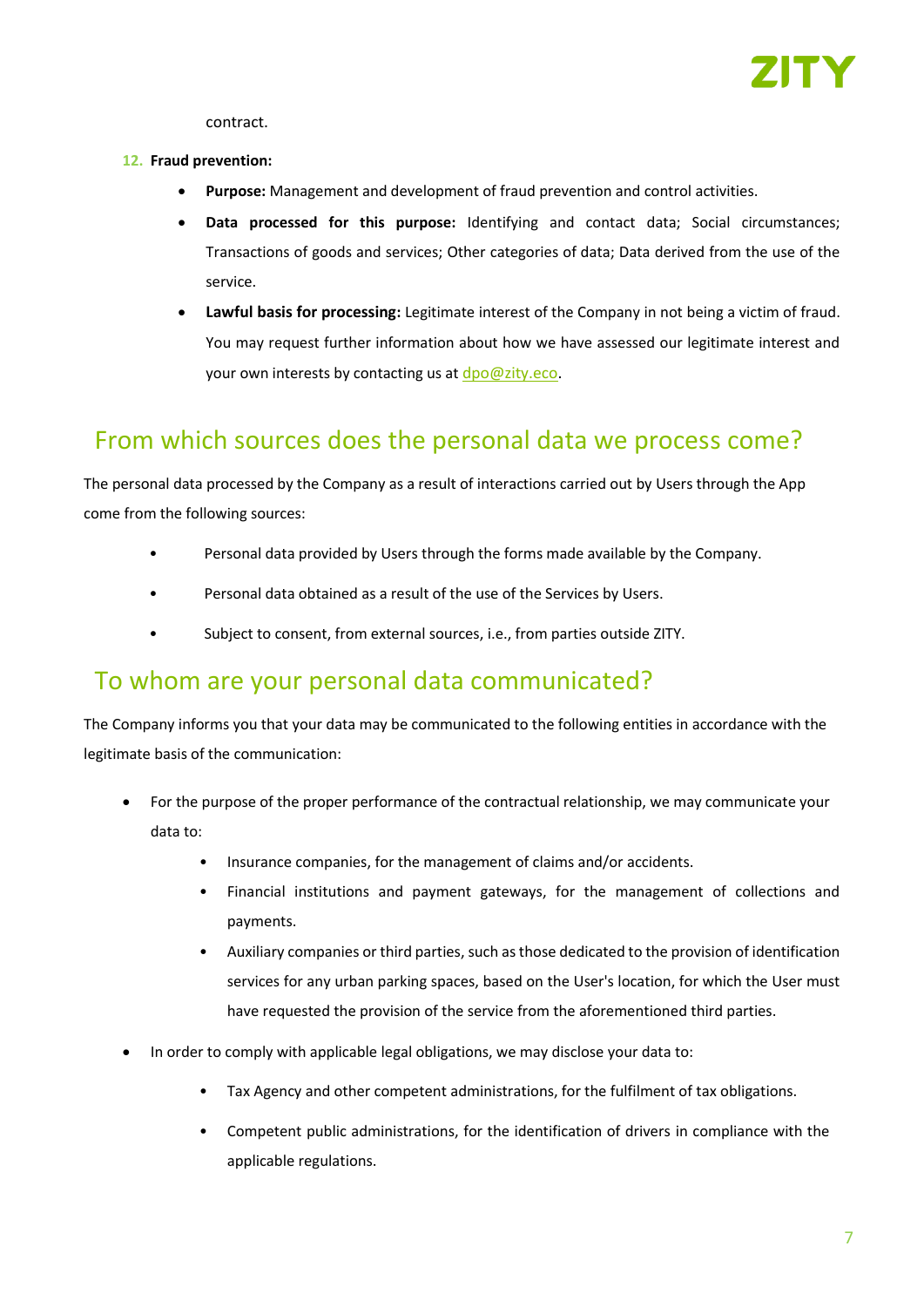

- Other public administrations and/or competent authorities, such as State Security Forces and Corps, to the extent necessary and/or as required by the applicable regulations.
- On the basis of our legitimate interest in ensuring the continuation of our activities in the context of transfer or other transactions, we could communicate your data to the following actors:
	- acquirers, successors or assignees of our company in connection with a merger, acquisition, debt financing, sale of assets or similar transaction, or in the event of a collective proceeding during which information would be passed to one or more third parties among our business assets.

The Company is supported by various service providers who act under its responsibility and on behalf of ZITY as "data processors", such as Google Cloud. You can obtain more information about our data processors by contacting us at [dpo@zity.eco.](mailto:dpo@zity.eco)

Likewise, the Company informs users that the personal data provided to us is stored in the European Economic Area (EEA). Notwithstanding the foregoing, if for the provision of any particular service, such as the management of payments through the payment gateway, an international transfer of data is necessary, the Company will cover such international transfer with one of the guarantees recognised under the applicable regulations, such as the signing of the standard contractual clauses approved by the European Commission. If the User wishes to obtain more information about data transfers, he/she may contact us by e-mail at the following address [dpo@zity.eco.](mailto:dpo@zity.eco)

### How long do we retain your personal data?

The personal data provided will be kept for the period of time determined on the basis of the following criteria: (i) duration of the legal relationship and attention to any liabilities arising from such relationship; (ii) legal obligation of retention; and (iii) request for deletion by the data subject in appropriate cases. You may request further information about the retention periods by contacting us at  $d$ po@zity.eco.

## What are your rights as data subject?

The User has the right to access their personal data and to obtain confirmation of how we're processing them, as well as to request the **rectification** of inaccurate data or, where appropriate, request its **erasure** when, among other reasons, the data is no longer necessary for the purposes of processing they were collected for.

Under certain circumstances, data subjects may request the **restriction** of the processing of their data, in which case we will only keep them for the exercise or defense of claims. The User can also **oppose** to the processing of data based on grounds relating to their particular situation, in which case we will stop processing the data, except for compelling legitimate reasons or for the exercise or defense of claims.